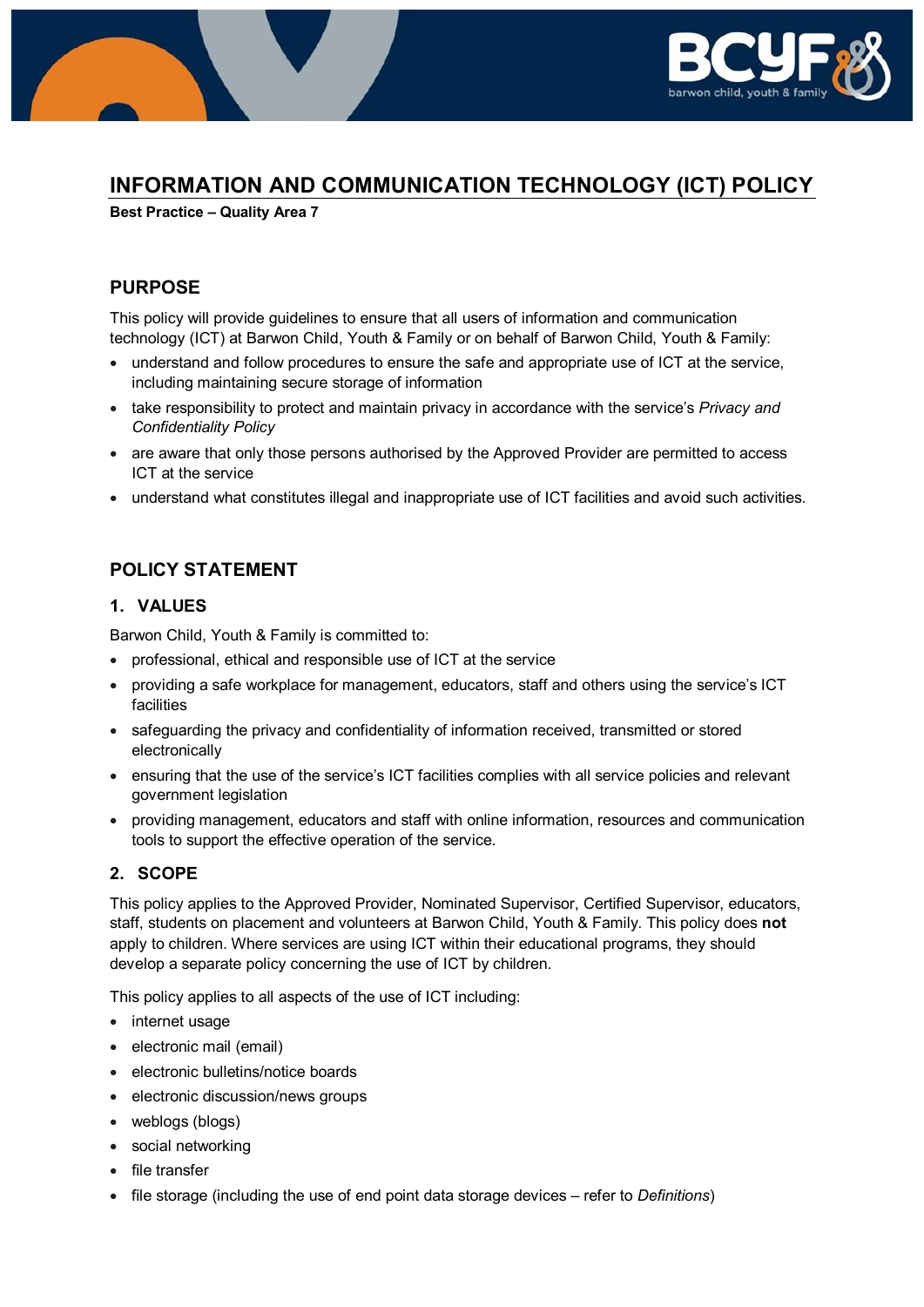- file sharing
- video conferencing
- streaming media
- instant messaging
- online discussion groups and chat facilities
- subscriptions to list servers, mailing lists or other like services
- copying, saving or distributing files
- viewing material electronically
- printing material
- portable communication devices including mobile and cordless phones.

## **3. BACKGROUND AND LEGISLATION**

### **Background**

The Victorian Government has funded the provision of ICT infrastructure and support to kindergartens since 2003. This support has included:

- purchase and installation of ICT equipment
- installation and maintenance of internet connection
- provision of email addresses
- training in the use of software and the internet
- help desk support.

The purpose of this support is to:

- establish ICT infrastructure to assist teachers in the development and exchange of learning materials, and in recording children's learning
- contribute to the professional development of kindergarten teachers and assistants, and enhance their access to research in relation to child development
- establish ICT infrastructure that enhances the management of kindergartens and reduces the workload on management committees
- contribute to the sustainability of kindergartens by providing for the better management of records, including budget and finance records (refer to Kindergarten IT Program: [http://www.kindergarten.vic.gov.au/\)](http://www.kindergarten.vic.gov.au/).

The ICT environment is continually changing. Early childhood services now have access to a wide variety of technologies via fixed, wireless and mobile devices. While ICT is a cost-effective, timely and efficient tool for research, communication and management of a service, there are also legal responsibilities in relation to information privacy, security and the protection of employees, families and children.

State and federal laws, including those governing information privacy, copyright, occupational health and safety, anti-discrimination and sexual harassment, apply to the use of ICT (refer to *Legislation and standards*). Illegal and inappropriate use of ICT resources includes pornography, fraud, defamation, breach of copyright, unlawful discrimination or vilification, harassment (including sexual harassment, stalking and privacy violations) and illegal activity, including illegal peer-to-peer file sharing.

### **Legislation and standards**

Relevant legislation and standards include but are not limited to:

- *Broadcasting Services Act 1992 (Cth)*
- *Charter of Human Rights and Responsibilities Act 2006* (Vic)
- *Classification (Publications, Films and Computer Games) Act 1995*

*EYM Information and Communications Technology Policy Custodian: Manager Early Years Review Date: May 2020 Version No: 1 This document is uncontrolled when printed. Refer to BCYF intranet for current version.* © 2017 Early Learning Association Australia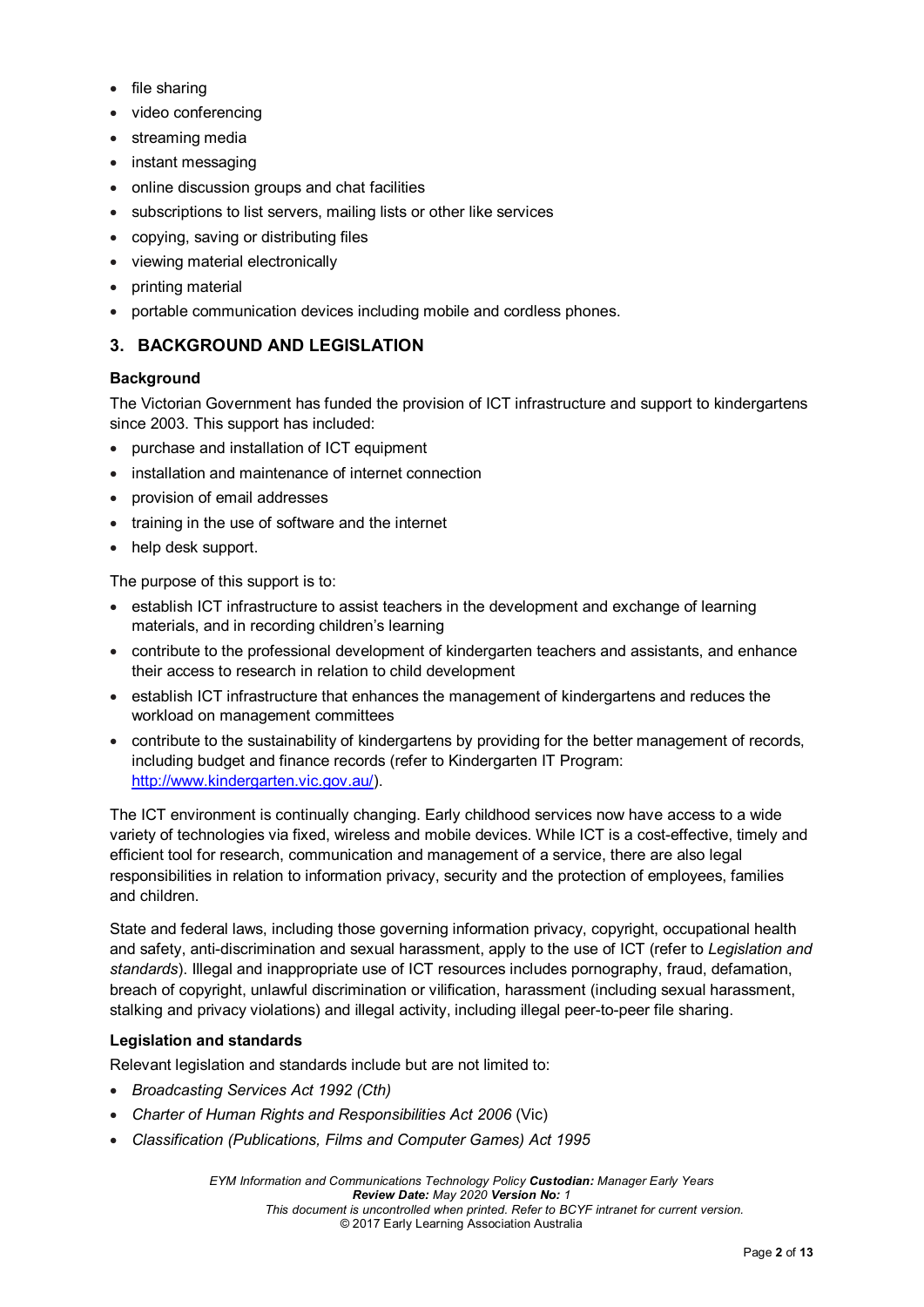- *Commonwealth Classification (Publication, Films and Computer Games) Act 1995*
- *Competition and Consumer Act 2010* (Cth)
- *Copyright Act 1968* (Cth)
- *Copyright Amendment Act 2006* (Cth)
- *Education and Care Services National Law Act 2010*
- *Education and Care Services National Regulations 2011*
- *Equal Opportunity Act 2010* (Vic)
- *Freedom of Information Act 1982*
- *Health Records Act 2001* (Vic)
- *Information Privacy Act 2000* (Vic)
- *National Quality Standard*, Quality Area 7: Leadership and Service Management
	- − Standard 7.3: Administrative systems enable the effective management of a quality service
- *Occupational Health and Safety Act 2004* (Vic)
- *Privacy Act 1988* (Cth)
- *Public Records Act 1973* (Vic)
- *Sex Discrimination Act 1984* (Cth)
- *Spam Act 2003* (Cth)
- *Trade Marks Act 1995* (Cth)

The most current amendments to listed legislation can be found at:

- Victorian Legislation Victorian Law Today:<http://www.legislation.vic.gov.au/>
- Commonwealth Legislation ComLaw:<http://www.comlaw.gov.au/>

# **4. DEFINITIONS**

The terms defined in this section relate specifically to this policy. For commonly used terms e.g. Approved Provider, Nominated Supervisor, Regulatory Authority etc. refer to the *General Definitions* section of this manual.

**Anti-spyware:** Software designed to remove spyware: a type of malware (refer to *Definitions*), that collects information about users without their knowledge.

**Chain email:** An email instructing recipients to send out multiple copies of the same email so that circulation increases exponentially.

**Computer virus:** Malicious software programs, a form of malware (refer to *Definitions*), that can spread from one computer to another through the sharing of infected files, and that may harm a computer system's data or performance.

**Defamation:** To injure or harm another person's reputation without good reason or justification. Defamation is often in the form of slander or libel.

**Disclaimer:** Statement(s) that seeks to exclude or limit liability and is usually related to issues such as copyright, accuracy and privacy.

**Electronic communications:** Email, instant messaging, communication through social media and any other material or communication sent electronically.

**Encryption:** The process of systematically encoding data before transmission so that an unauthorised party cannot decipher it. There are different levels of encryption available.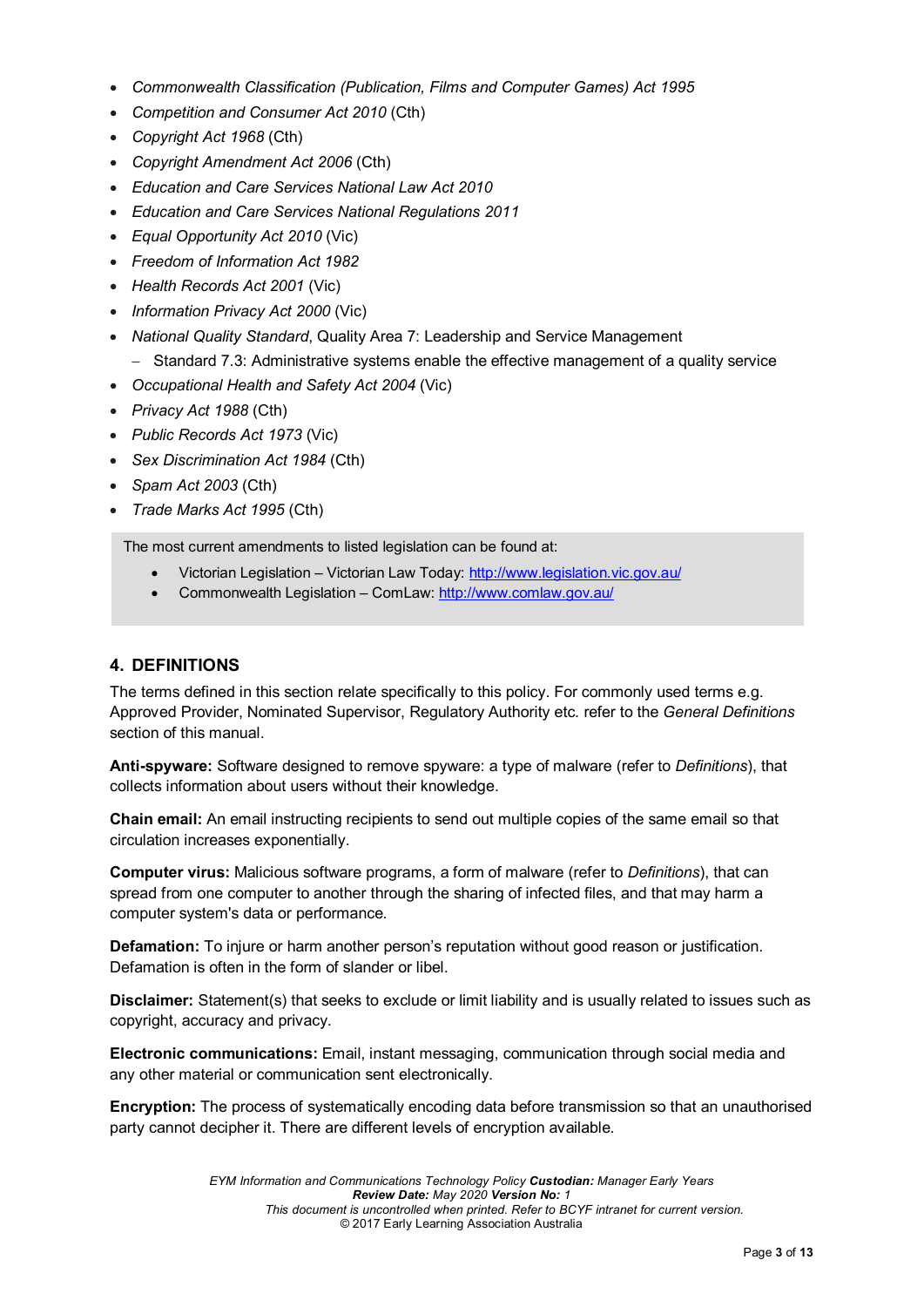**Endpoint data storage devices:** Devices capable of storing information/data. New devices are continually being developed, and current devices include:

- laptops
- USB sticks, external or removable hard drives, thumb drives, pen drives and flash drives
- iPods or other similar devices
- cameras with USB drive connection
- iPhones/smartphones
- PCI/PC Card/PCMCIA storage cards
- PDAs (Personal Digital Assistants)
- other data-storage devices (CD-ROM and DVD).

**Firewall:** The primary method of keeping a computer/network secure. A firewall controls (by permitting or restricting) traffic into and out of a computer/network and, as a result, can protect these from damage by unauthorised users.

**Flash drive:** A small data-storage device that uses flash memory, and has a built-in USB connection. Flash drives have many names, including jump drives, thumb drives, pen drives and USB keychain drives.

**Integrity:** (In relation to this policy) refers to the accuracy of data. Loss of data integrity may be either gross and evident (e.g. a computer disk failing) or subtle (e.g. the alteration of information in an electronic file).

**Malware:** Short for 'malicious software'. Malware is intended to damage or disable computers or computer systems.

**PDAs (Personal Digital Assistants):** A handheld computer for managing contacts, appointments and tasks. PDAs typically include a name and address database, calendar, to-do list and note taker. Wireless PDAs may also offer email and web browsing, and data can be synchronised between a PDA and a desktop computer via a USB or wireless connection.

**Portable storage device (PSD)** *or* **removable storage device (RSD):** Small, lightweight, portable easy-to-use device that is capable of storing and transferring large volumes of data. These devices are either exclusively used for data storage (for example, USB keys) or are capable of multiple other functions (such as iPods and PDAs).

**Spam:** Unsolicited and unwanted emails or other electronic communication.

**Security:** (In relation to this policy) refers to the protection of data against unauthorised access, ensuring confidentiality of information, integrity of data and the appropriate use of computer systems and other resources.

**USB interface:** Universal Serial Bus (USB) is a widely used interface for attaching devices to a host computer. PCs and laptops have multiple USB ports that enable many devices to be connected without rebooting the computer or turning off the USB device.

**USB key:** Also known as sticks, drives, memory keys and flash drives, a USB key is a device that plugs into the computer's USB port and is small enough to hook onto a key ring. A USB key allows data to be easily downloaded and transported/transferred.

**Vicnet:** An organisation that provides a range of internet services to libraries and community groups (including kindergartens, as part of a government-funded project), including broadband and dialup internet and email access, website and domain hosting, and website design and development. Vicnet delivers information and communication technologies, and support services to strengthen Victorian communities. For more information, visit: [www.kindergarten.vic.gov.au](http://www.kindergarten.vic.gov.au/)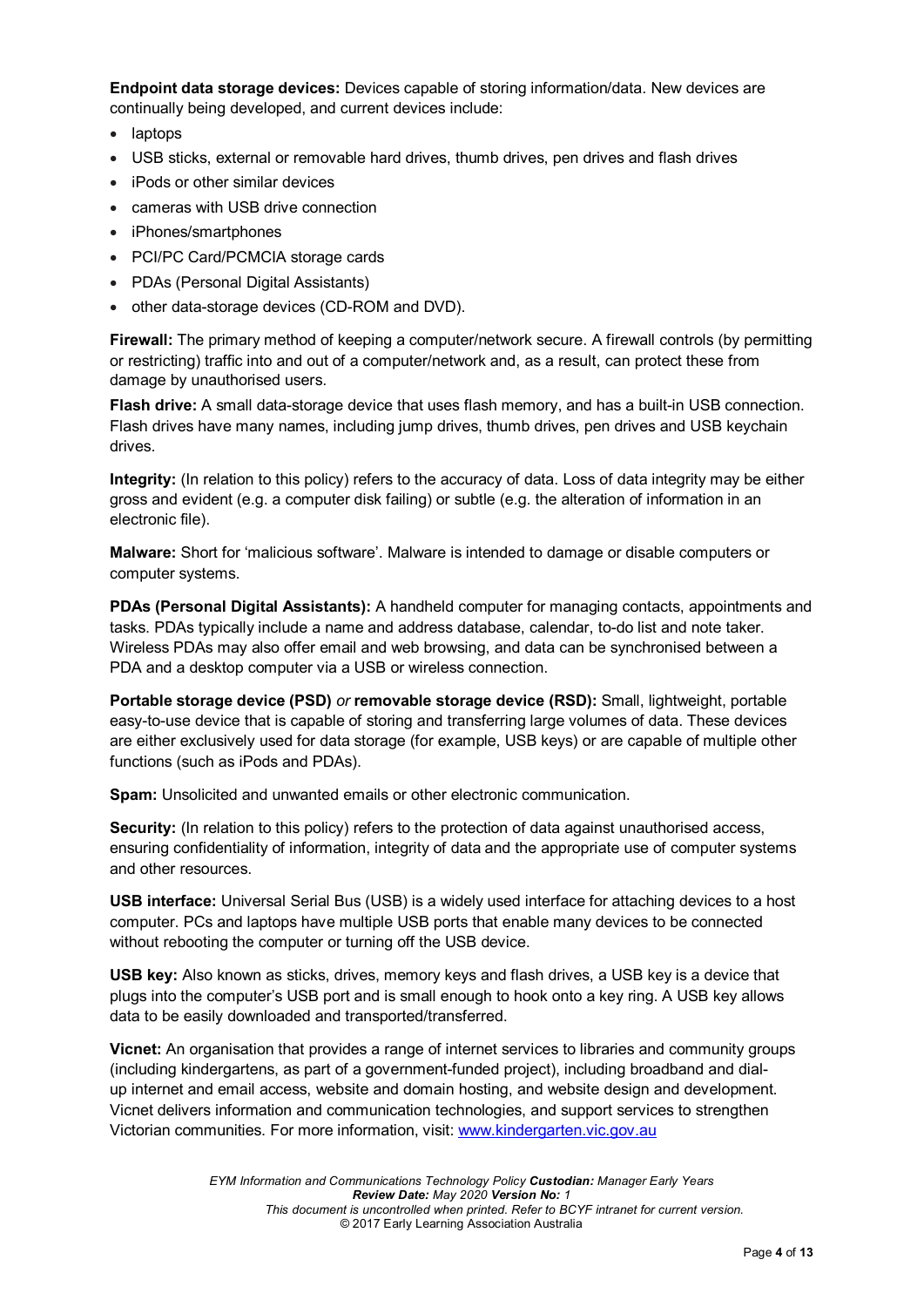**Virus:** A program or programming code that multiplies by being copied to another program, computer or document. Viruses can be sent in attachments to an email or file, or be present on a disk or CD. While some viruses are benign or playful in intent, others can be quite harmful: erasing data or requiring the reformatting of hard drives.

## **5. SOURCES AND RELATED POLICIES**

### **Sources**

- *Acceptance Use Policy*, DEECD Information, Communications and Technology (ICT) Resources: [www.education.vic.gov.au/about/deptpolicies/acceptableuse.htm](http://www.education.vic.gov.au/about/deptpolicies/acceptableuse.htm)
- IT for Kindergartens: [www.kindergarten.vic.gov.au](http://www.kindergarten.vic.gov.au/)
- Organisation for Economic Co-operation and Development (OECD) (2002) *Guidelines for the Security of Information Systems and Networks: Towards a Culture of Security*: [www.oecd.org](http://www.oecd.org/)

#### **Service policies**

- *Code of Conduct Policy*
- *Complaints and Grievances Policy*
- *Curriculum Development Policy*
- *Enrolment and Orientation Policy*
- *Governance and Management of the Service Policy*
- *Occupational Health and Safety Policy*
- *Privacy and Confidentiality Policy*
- *Staffing Policy*

## **PROCEDURES**

#### **The Approved Provider is responsible for:**

- ensuring that the use of the service's ICT complies with all relevant state and federal legislation (refer to *Legislation and standards*), and all service policies (including *Privacy and Confidentiality Policy* and *Code of Conduct Policy*)
- providing suitable ICT facilities to enable educators and staff to effectively manage and operate the service
- authorising the access of educators, staff, volunteers and students to the service's ICT facilities, as appropriate
- providing clear procedures and protocols that outline the parameters for use of the service's ICT facilities (refer to Attachment 1 – Procedures for use of ICT at the service)
- embedding a culture of awareness and understanding of security issues at the service (refer to Attachment 2 – Guiding principles for security of information systems)
- ensuring that effective financial procedures and security measures are implemented where transactions are made using the service's ICT facilities, e.g. handling fee and invoice payments, and using online banking
- ensuring that the service's computer software and hardware are purchased from an appropriate and reputable supplier
- identifying the need for additional password-protected email accounts for management, educators, staff and others at the service, and providing these as appropriate
- identifying the training needs of educators and staff in relation to ICT, and providing recommendations for the inclusion of training in ICT in professional development activities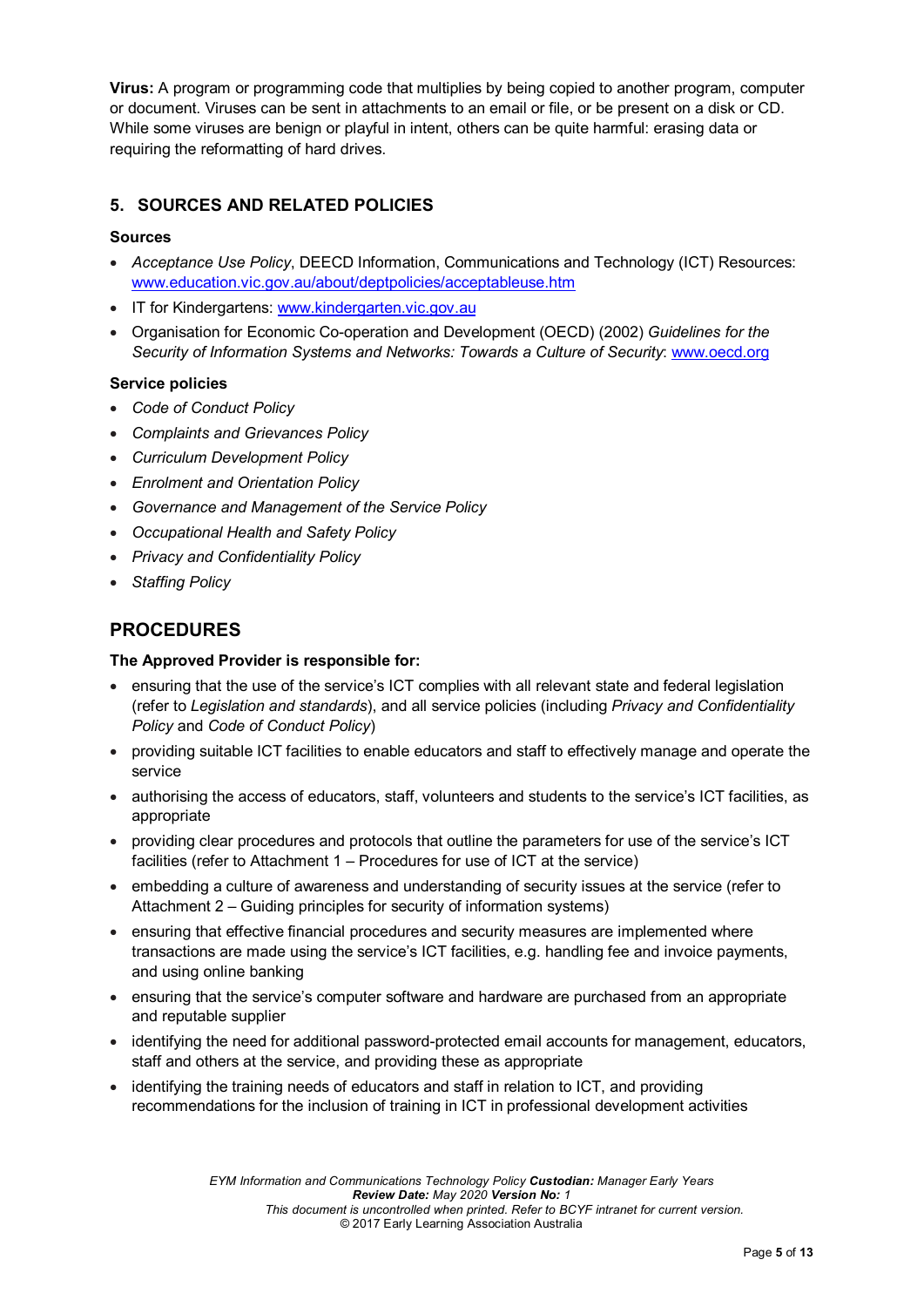- ensuring that procedures are in place for the regular backup of critical data and information at the service
- ensuring secure storage of all information at the service, including backup files (refer to *Privacy and Confidentiality Policy*)
- adhering to the requirements of the *Privacy and Confidentiality Policy* in relation to accessing information on the service's computer/s, including emails
- considering encryption (refer to *Definitions*) of data for extra security
- ensuring that reputable anti-virus and firewall software (refer to *Definitions*) are installed on service computers, and that software is kept up to date
- developing procedures to minimise unauthorised access, use and disclosure of information and data, which may include limiting access and passwords, and encryption (refer to *Definitions*)
- ensuring that the service's liability in the event of security breaches, or unauthorised access, use and disclosure of information and data is limited by developing and publishing appropriate disclaimers (refer to *Definitions*)
- developing procedures to ensure data and information (e.g. passwords) are kept secure, and only disclosed to individuals where necessary e.g. to new educators, staff or committee of management
- developing procedures to ensure that all educators, staff, volunteers and students are aware of the requirements of this policy
- ensuring the appropriate use of endpoint data storage devices (refer to *Definitions*) by all ICT users at the service
- ensuring that all material stored on endpoint data storage devices is also stored on a backup drive, and that both device and drive are kept in a secure location
- ensuring compliance with this policy by all users of the service's ICT facilities
- ensuring that written permission is provided by parents/guardians for authorised access to the service's computer systems and internet by persons under 18 years of age (e.g. a student on placement at the service) (refer to Attachment 3 – Parent/guardian authorisation for under-age access to the Barwon Child, Youth & Family ICT facilities).

#### **The Nominated Supervisor, Certified Supervisors, educators, staff and other authorised users of the service's ICT facilities are responsible for:**

- complying with all relevant legislation and service policies, protocols and procedures, including those outlined in Attachments 1 and 2
- completing the authorised user agreement form (see Attachment 4)
- keeping allocated passwords secure, including not sharing passwords and logging off after using a computer
- maintaining the security of ICT facilities belonging to Barwon Child, Youth & Family
- accessing accounts, data or files on the service's computers only where authorisation has been provided
- co-operating with other users of the service's ICT to ensure fair and equitable access to resources
- obtaining approval from the Approved Provider before purchasing licensed computer software and hardware
- ensuring confidential information is transmitted with password protection or encryption, as required
- ensuring no illegal material is transmitted at any time via any ICT medium
- using the service's email, messaging and social media facilities for service-related and lawful activities only
- using endpoint data storage devices (refer to *Definitions*) supplied by the service for service-related business only, and ensuring that this information is protected from unauthorised access and use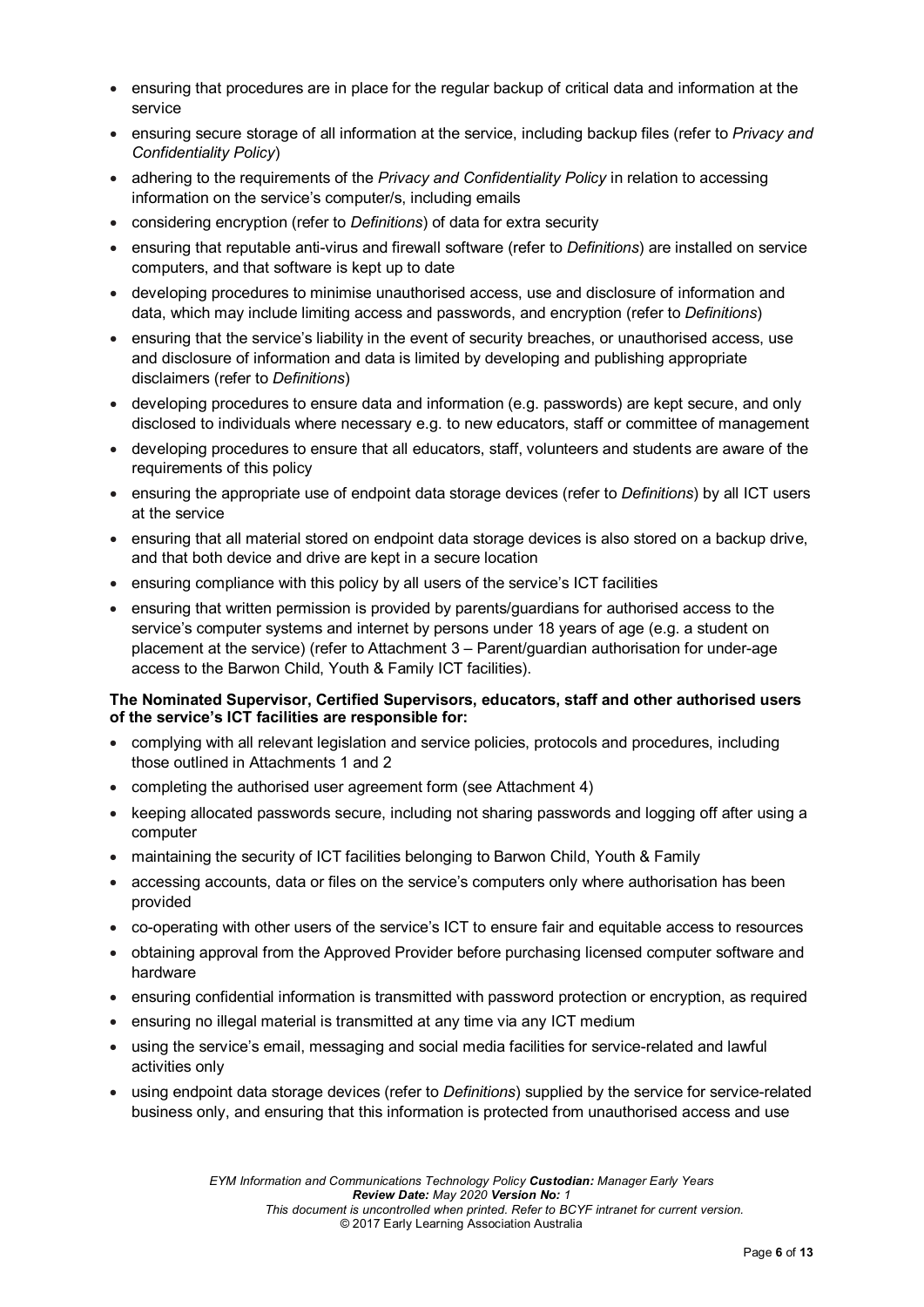- ensuring that all material stored on an endpoint data storage device is also stored on a backup drive, and that both device and drive are kept in a secure location
- notifying the Approved Provider of any damage, faults or loss of endpoint data storage devices
- signing an acknowledgement form upon receipt of a USB or portable storage device (including a laptop) (refer to Attachment 4 – Authorised user agreement)
- restricting the use of personal mobile phones to rostered breaks
- responding only to emergency phone calls when responsible for supervising children to ensure adequate supervision of children at all times (refer to *Supervision of Children Policy*)
- ensuring electronic files containing information about children and families are kept secure at all times (refer to *Privacy and Confidentiality Policy*).

#### **Parents/guardians are responsible for:**

- reading and understanding this *Information and Communication Technology (ICT) Policy*
- complying with all state and federal laws, the requirements of the *Education and Care Services National Regulations 2011*, and all service policies and procedures
- maintaining the privacy of any personal or health information provided to them about other individuals e.g. contact details.

#### **Volunteers and students, while at the service, are responsible for following this policy and its procedures.**

## **EVALUATION**

In order to assess whether the values and purposes of the policy have been achieved, the Approved Provider will:

- regularly seek feedback from everyone affected by the policy regarding its effectiveness
- monitor the implementation, compliance, complaints and incidents in relation to this policy
- keep the policy up to date with current legislation, research, policy and best practice
- revise the policy and procedures as part of the service's policy review cycle, or as required
- notify parents/guardians at least 14 days before making any changes to this policy or its procedures.

# **ATTACHMENTS**

- Attachment 1: Procedures for use of ICT at the service
- Attachment 2: Guiding principles for security of information systems
- Attachment 3: Parent/guardian authorisation for under-age access to the Barwon Child, Youth & Family ICT facilities
- Attachment 4: Authorised user agreement

# **AUTHORISATION/DOCUMENT HISTORY**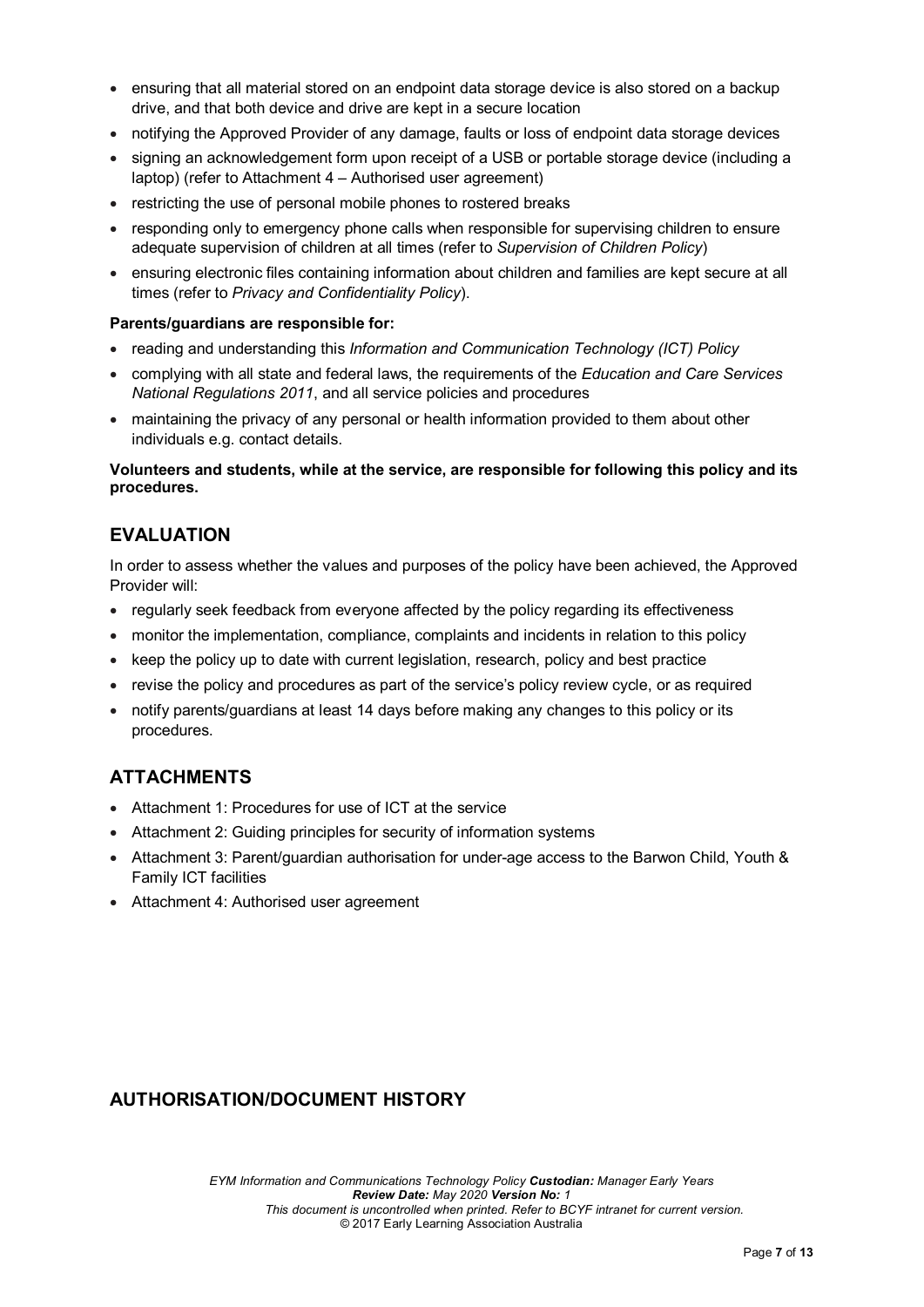This policy was initially adopted by the Approved Provider Barwon, Child Youth & Family education and care services on **insert date.** 

| <b>Version</b><br><b>Number</b> | <b>Approval Date</b>                      | <b>Approved By</b>                       | <b>Brief Description</b>                                                                   |  |  |
|---------------------------------|-------------------------------------------|------------------------------------------|--------------------------------------------------------------------------------------------|--|--|
| V1                              | May 2018                                  | Executive<br>Director Client<br>Services | New policy implemented following a review against the<br><b>National Quality Framework</b> |  |  |
| <b>Author</b>                   | Manager Early Years                       |                                          |                                                                                            |  |  |
| <b>Reviewer</b>                 | <b>Executive Director Client Services</b> |                                          |                                                                                            |  |  |

# **REVIEW DATE: MAY 2020**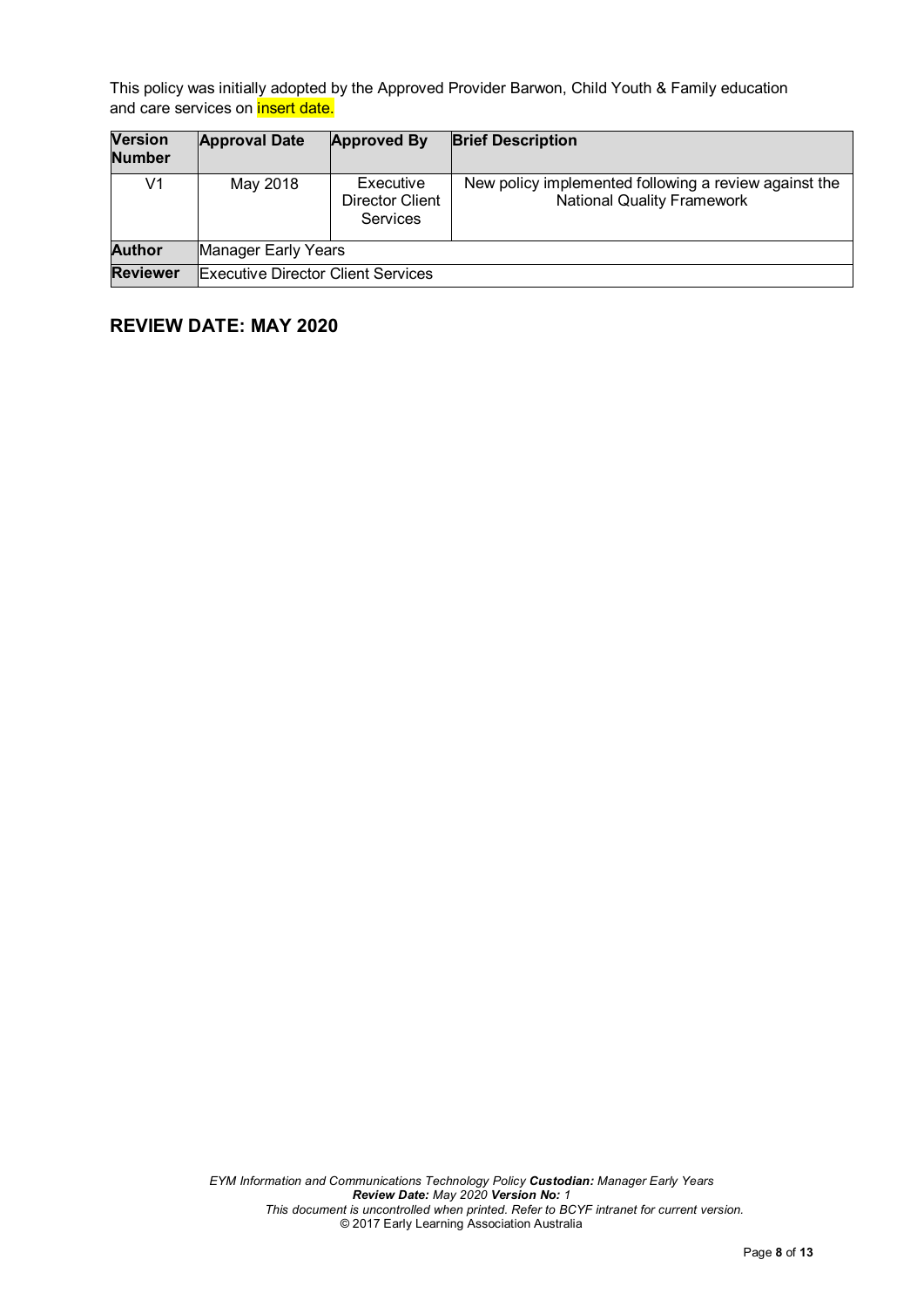# **ATTACHMENT 1 Procedures for use of ICT at the service**

### **EMAIL USAGE**

- Content of emails and email addresses must always be checked before sending.
- When sending emails to multiple recipients, care should be taken to avoid the inappropriate disclosure of email addresses to a whole group of recipients; blind copying (BCC) should be used where appropriate.
- Always include a subject description in the subject line.
- Always include a disclaimer (refer to Definitions) which is common to all users, on emails to limit liability.
- Be cautious about opening files or launching programs that have been received as an attachment via email from the email itself. Instead, save an attachment to disk and scan with anti-virus software before opening, and keep an eye out for unusual filenames.
- Never open emails if unsure of the sender.
- Check email accounts on a regular basis and forward relevant emails to the Approved Provider or appropriate committee members/staff.
- Remove correspondence that is no longer required from the computer quarterly.
- Respond to emails as soon as is practicable.

### **UNACCEPTABLE/INAPPROPRIATE USE OF ICT FACILITIES**

Users of the ICT facilities (and in particular, the internet, email and social media) provided by Barwon Child, Youth & Family must not:

- create or exchange messages that are offensive, harassing, obscene or threatening
- create, copy, transmit or retransmit chain emails (refer to Definitions), spam (refer to Definitions) or other unauthorised mass communication
- use the ICT facilities as a platform to gain unauthorised access to other systems
- carry out activities that are illegal, inappropriate or offensive to fellow employees or the public. Such activities include, but are not limited to, hate speech or material that ridicules/discriminates against others on the basis of race, nationality, creed, religion, ability/disability, gender or sexual orientation
- use the ICT facilities to access, download, create, store or distribute illegal, offensive, obscene or objectionable material (including pornography and sexually explicit material). It will not be a defence to claim that the recipient was a consenting adult
- use the ICT facilities to make any personal communication that could suggest that such communication was made in that person's official capacity as an employee or volunteer of Barwon Child, Youth & Family
- conduct any outside business or engage in activities related to employment with another organisation
- play games
- assist any election campaign or lobby any government organisation
- exchange any confidential or sensitive information held by Barwon Child, Youth & Family unless authorised as part of their duties
- publish the service's email address on a 'private' business card
- harass, slander, intimidate, embarrass, defame, vilify, seek to offend or make threats against another person or group of people

*EYM Information and Communications Technology Policy Custodian: Manager Early Years Review Date: May 2020 Version No: 1 This document is uncontrolled when printed. Refer to BCYF intranet for current version.* © 2017 Early Learning Association Australia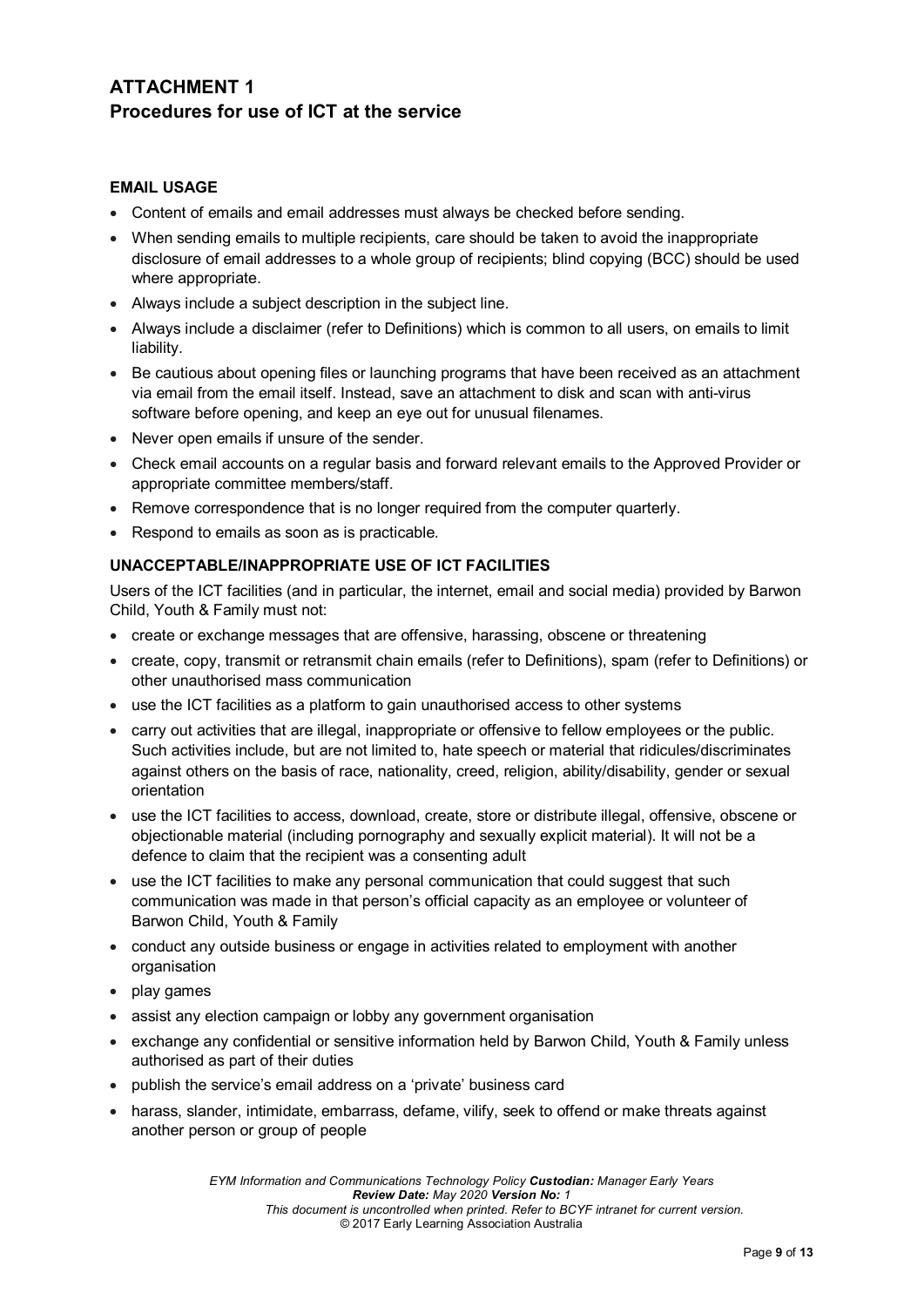• breach copyright laws through making copies of, or transmitting, material or commercial software.

## **INFORMATION STORED ON COMPUTERS**

- Computer records containing personal, sensitive and/or health information, or photographs of children must be stored securely so that privacy and confidentiality is maintained. This information must not be removed from the service without authorisation, as security of the information could be at risk (refer to Privacy and Confidentiality Policy).
- Computer records containing personal, sensitive and/or health information, or photographs of children may need to be removed from the service from time-to-time for various reasons, including for:
	- $\circ$  excursions and service events (refer to Excursions and Service Events Policy)
	- $\circ$  offsite storage, where there is not enough space at the service premises to store the records.
- In such circumstances, services must ensure that the information is transported, handled and stored securely so that privacy and confidentiality is maintained at all times.
- Computer users are not to view or interfere with other users' files or directories, knowingly obtain unauthorised access to information or damage, delete, insert or otherwise alter data without permission.
- Ensure all material stored on an endpoint data storage device is also stored on a backup drive, and that both device and drive are kept in a secure location.

### **BREACHES OF THIS POLICY**

- Individuals who use ICT at the service for unlawful purposes may be liable to criminal or civil legal action. This could result in serious consequences, such as a fine, damages and/or costs being awarded against the individual, or imprisonment. The Approved Provider will not defend or support any individual using the service's ICT facilities for an unlawful purpose.
- The service may block access to internet sites where inappropriate use is identified.
- Employees who fail to adhere to this policy may be liable to counselling, disciplinary action or dismissal.
- Management, educators, staff, volunteers and students who fail to adhere to this policy may have their access to the service's ICT facilities restricted/denied.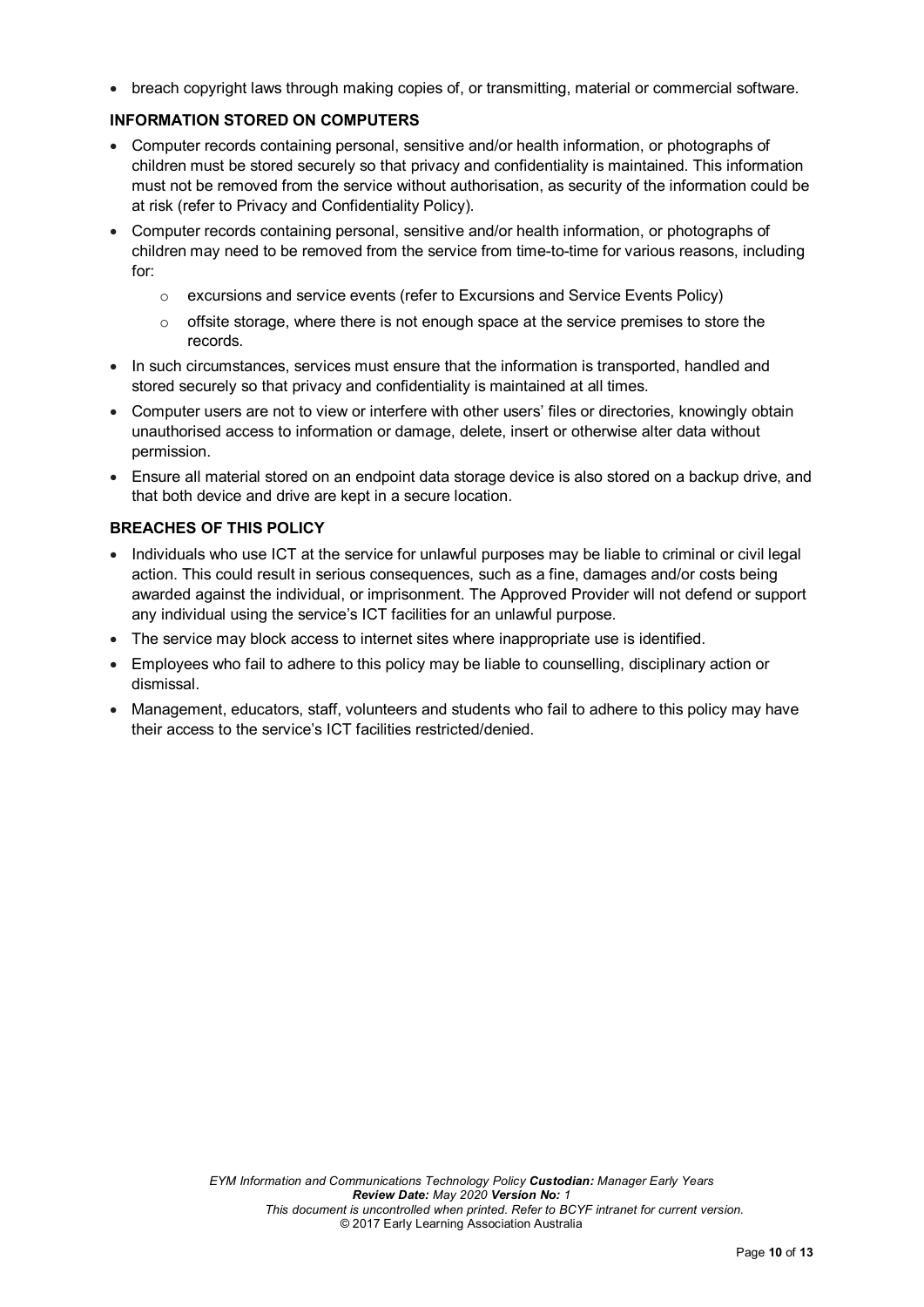# **ATTACHMENT 2 Guiding principles for security of information systems**

The Organisation for Economic Co-operation and Development's (OECD) guidelines encourage an awareness and understanding of security issues and the need for a culture of security.

The OECD describes nine guiding principles that encourage awareness, education, information sharing and training as effective strategies in maintaining security of information systems. The guiding principles are explained in the table below.

| <b>Awareness</b>                      | Users should be aware of the need for security of information systems<br>and networks and what they can do to enhance security.                                            |
|---------------------------------------|----------------------------------------------------------------------------------------------------------------------------------------------------------------------------|
| <b>Responsibility</b>                 | All users are responsible for the security of information systems and<br>networks.                                                                                         |
| <b>Response</b>                       | Users should act in a timely and cooperative manner to prevent, detect<br>and respond to security issues.                                                                  |
| <b>Ethics</b>                         | Users should respect the legitimate interest of others.                                                                                                                    |
| <b>Democracy</b>                      | The security of information systems and networks should be compatible<br>with the essential values of a democratic society.                                                |
| <b>Risk assessment</b>                | Users should conduct risk assessments.                                                                                                                                     |
| Security design and<br>implementation | Users should incorporate security as an essential element of information<br>systems and networks.                                                                          |
| <b>Security</b><br>management         | Users should adopt a comprehensive approach to security management.                                                                                                        |
| <b>Reassessment</b>                   | Users should review and reassess the security of information systems<br>and networks, and make appropriate modifications to security policies,<br>measures and procedures. |

Sourced from Organisation for Economic Co-operation and Development's (OECD) (2002) *Guidelines for the Security of Information Systems and Networks: Towards a Culture of Security.*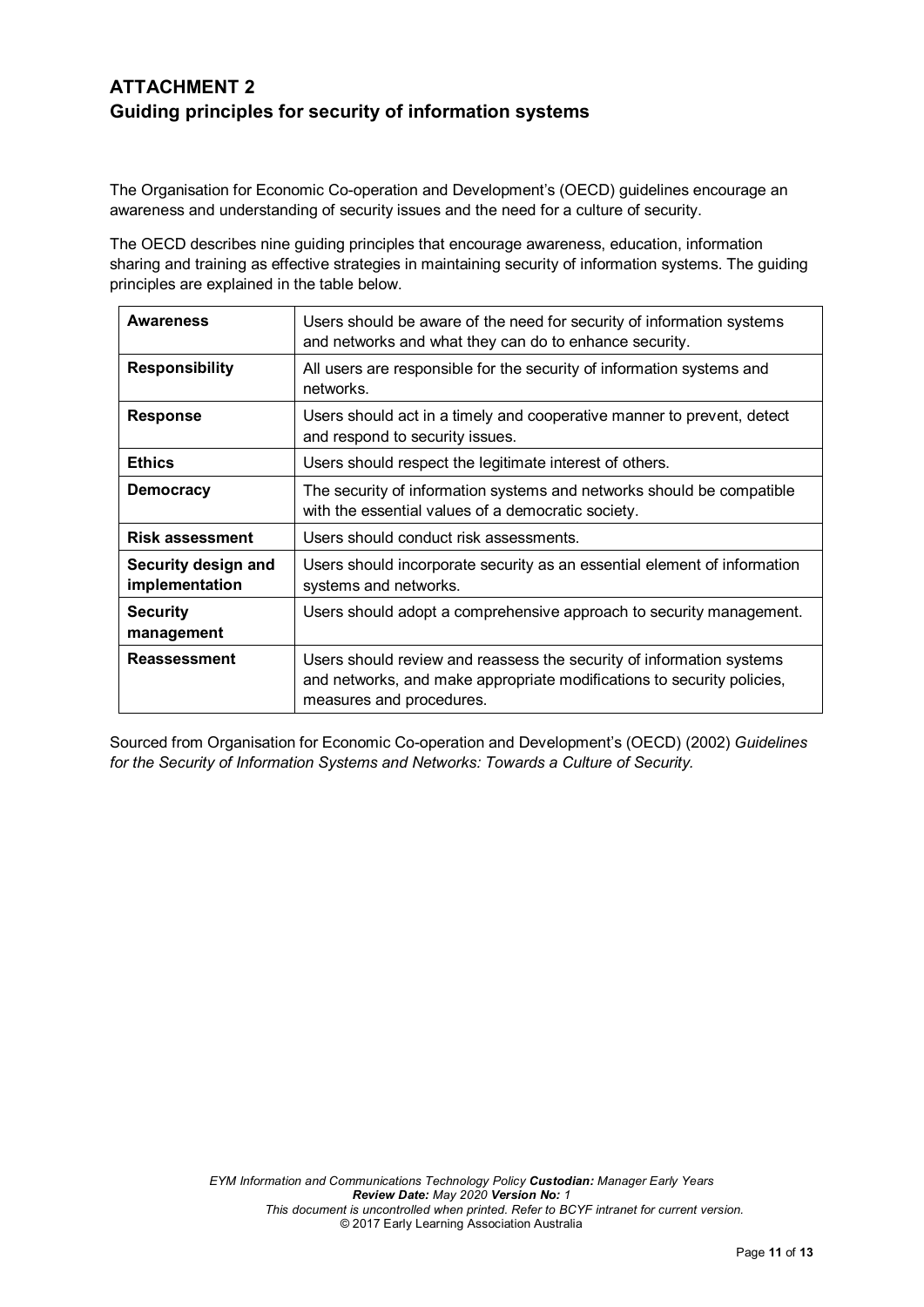# **ATTACHMENT 3 Parent/guardian authorisation for under-age access to the Barwon Child, Youth & Family ICT facilities**

| Policy and<br>agree to the conditions of use of the service's ICT facilities for the above-named student. | I have read the Barwon Child, Youth & Family Information and Communication Technology (ICT) |
|-----------------------------------------------------------------------------------------------------------|---------------------------------------------------------------------------------------------|
| facilities.                                                                                               | I also understand that Barwon Child, Youth & Family provides no censorship of access to ICT |
|                                                                                                           | Signature (student) Date                                                                    |
|                                                                                                           | Signature (parent/guardian) Date                                                            |